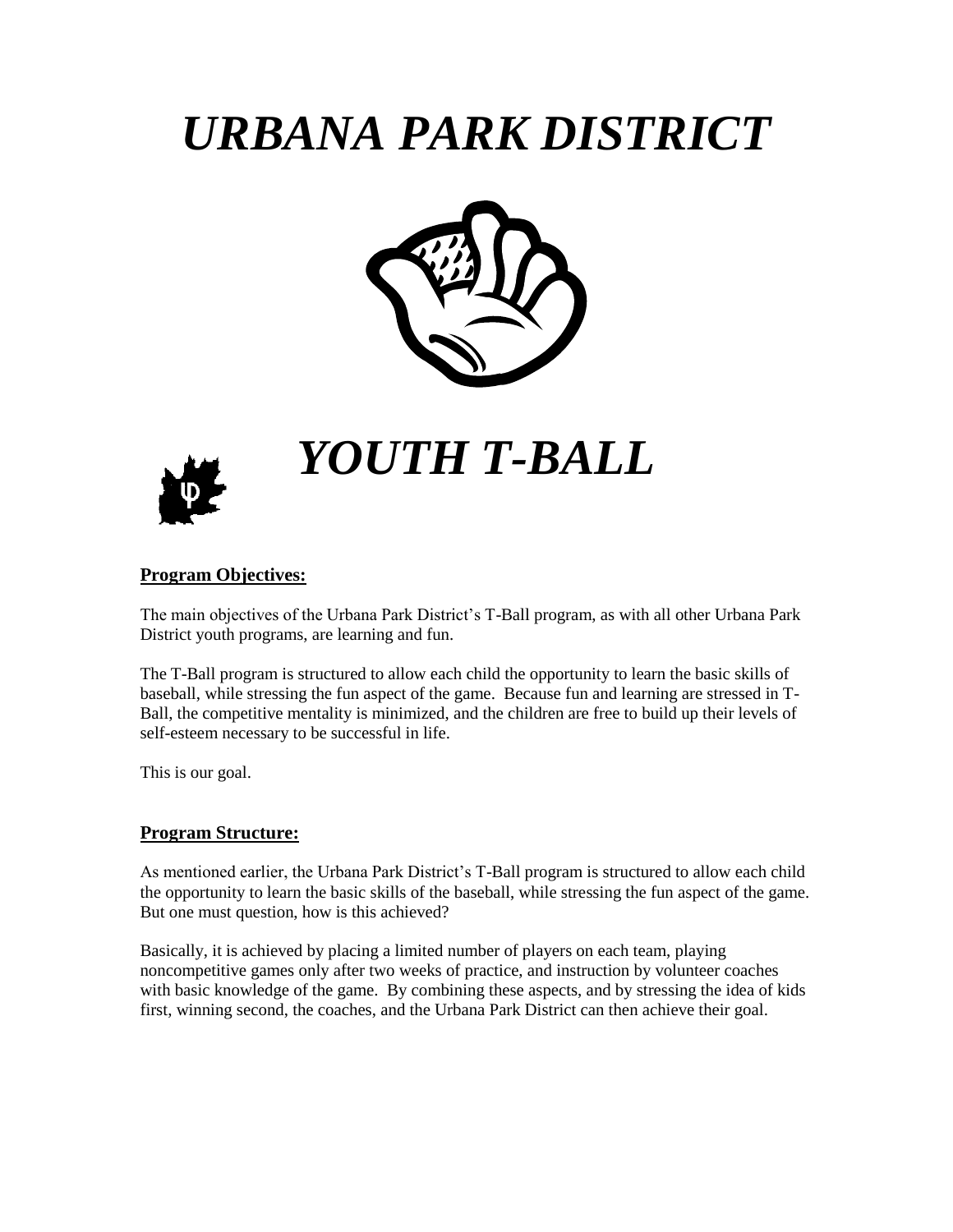



#### **T-Ball Rules:**

#### **A. The Team**

Teams will consist of ten to fifteen players each.

No games will be forfeited due to lack of players. Instead, members of one team will play for the opposing team. If necessary, both teams will play the game short, but with an equal amount of players.

Each player will play the entire game.

No player will play the same position for more than two innings.

#### **B. Offense**

All players will bat off of the batting tee provided by the park district.

All players will bat in a predefined order.

Players will be allowed unlimited swings to put the ball in play.

Players will switch from offense to defense after one time through the batting order.

#### **C. Defense**

ALL players will play defense at a time. Their positions will be as follows:

Pitcher (right side of mound) Pitcher (left side of mound) First Baseman Second Baseman (between 1B and 2B) Second Baseman (standing near or on 2B) Third Baseman Shortstop Center Fielder Right Fielder Left Fielder Right Center Fielder Left Center Fielder